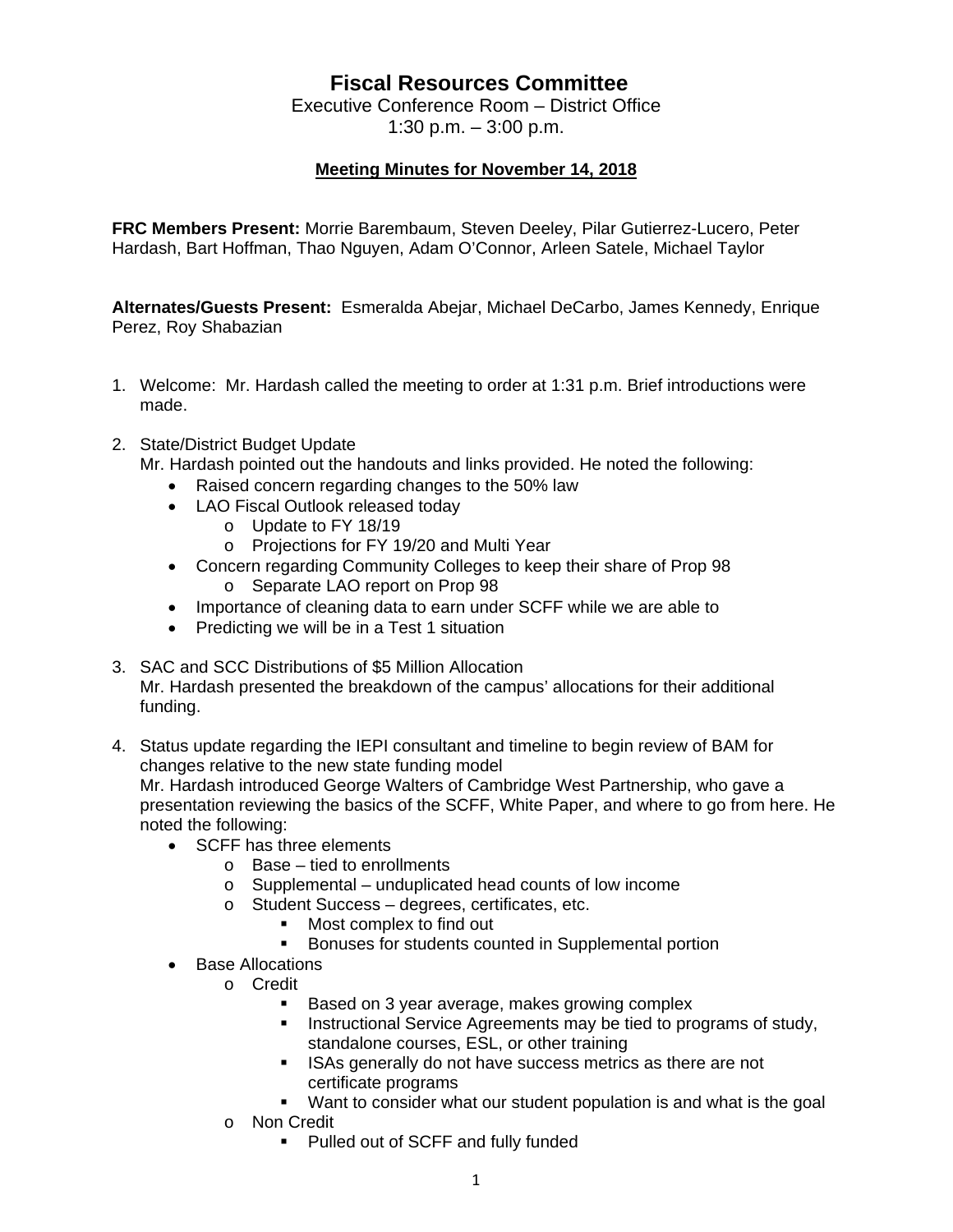- **Includes CDCP, Special Admit and Incarcerated**
- **Large CDCP program at RSCCD**
- Incarcerated is  $#1$  target for growth at many districts
- o Hold Harmless doesn't apply to RSCCD because we are benefitting from **SCFF**
- o Growth will still be constrained as before
- **Supplemental** 
	- o Additional \$919 for each Pell Grant, Promise Grant, or AB40 student
	- o Only need to be enrolled in 1 credit unit
	- o Students only count once per district, not per college
	- o The college that confers the grant award gets the headcount
- Student Success
	- o Rate is per student per outcome
	- o Includes bonuses for Pell and Promise students
	- o If student earns two certificates/degrees, the district earns for both
	- o Certificate should be approved by financial aid
	- o 16 unit certificates may be changed to 18 units due to federal regulations
	- o CTE units will be at a district level, not per college
	- o Transfers to CSUs and UCs through clearinghouse reports
	- o Math and English completed in first year as an adult student
		- Special admit students completing courses will count as soon as they become an adult student
	- o Living wage award given if student is earning a living wage one year after enrollment, regardless of wage prior to/during enrollment
	- o First Generation students anticipated to be added in FY 21/22
- Future Obligations
	- o Establish goals to meet statewide Vision for Success by May
		- College and District level goals
	- o Before setting goals:
		- Clean up data
		- **Understanding your student populations**
		- **Review data from current and prior years**
		- **Looking for trends in enrollment**
- Considerations going forward
	- o Many unknowns in model makes it volatile
	- o Numbers of Pell/BOG likely to go up
	- o Base money is not guaranteed
	- o RSCCD depends more on base due to CDCP/Non-Credit
	- o Will there be enough success above Prop 98?
	- o How will workload reduction (negative growth) or the next recession effect the model?
- Moving forward
	- o Understanding how the SCFF works
		- **Districtwide impacts**
	- o Discuss Vision for Success
		- How is it tied to SCFF?
			- **Simplified metrics**
	- o Develop internal Budget Allocation Model
		- Collect college level data
		- Evaluating data collected
			- What are students achieving?
			- Who are the students?
	- o Strategies to capture more outcomes at college level
	- o Compare RSCCD to other similar districts
	- o Develop several models